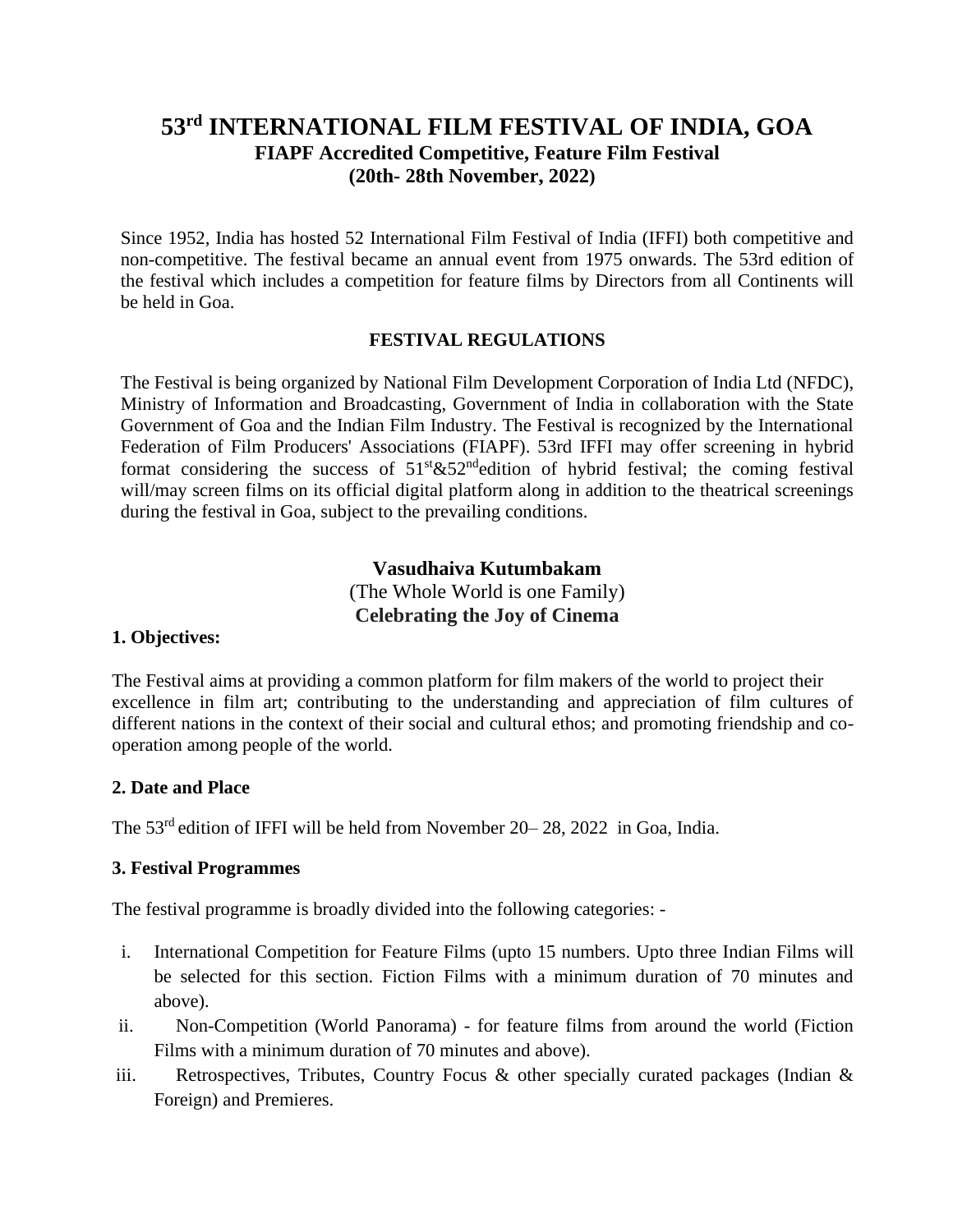- iv. Indian Panorama for Indian feature films, Indian Panorama Regulations 2022 will be applicable.
- v. Technical Workshops/Masterclasses/other Interactive & Academic Sessions/Panel Discussions/Talent Hub etc. both virtual and physical.
- vi. Film Bazaar.
- vii. National Film Development Corporation Ltd reserves the right to exclude films that are not in conformity with the philosophy and objective of the festival, or which could offend the feelings/susceptibilities of any participating country, or are likely to promote discrimination of any kind.

#### **4. International Competition**

4.1 Films entered in the International Competition **MUST** fulfill the following conditions:

4.1.1 Films must be fiction, feature length films not less than 70 minutes in duration in original language sound track with English Subtitles.

4.1.2 They must have been completed between 1st September 2021 and 31st August 2022. Eligibility will be determined by the declaration made by the entrant in the film entry form. For International films where no proof is available, the date of the first theatrical screening will be considered as completion date/self declaration by the applicant.

4.1.3 Except for Indian films, the entries in this section should not have been released/ shown virtual/ OTT platform/ physically in India or presented in any other Indian Film Festivals before. Upto three Indian film entries in International Competition will be identified by the IFFI Film Preview & Recommendation Committee from the films for Indian Panorama 2022.

4.1.4 In the case of co-productions, the entrants must comply with the article 15.3 of the Festival's regulations and therefore have the right to sanction participation of the film in International Competition and also sanction the authority to receive awards, if the film wins any.

4.1.5 Entrants must agree that if their film/films win any of the Golden and/or Silver Peacock Awards, all screenings thereafter will acknowledge the Award(s) on the film itself.

4.2 Films for International Competition will be selected by the jury. The Festival Director holds the right to consider the films that are not accepted for the International Competition as entries for the 'World Panorama' Section. However, consent of the entrant shall be sought before selection and inclusion in the festival programme.

4.3 The competition will be held subject to the acceptance of a maximum of fifteen eligible films from different Continents/Countries. If selected for the International Competition, the entrant whose films would be awarded will be requested permission to provide the festival with a region free PAL DVD/Bluray of the film for archival purposes.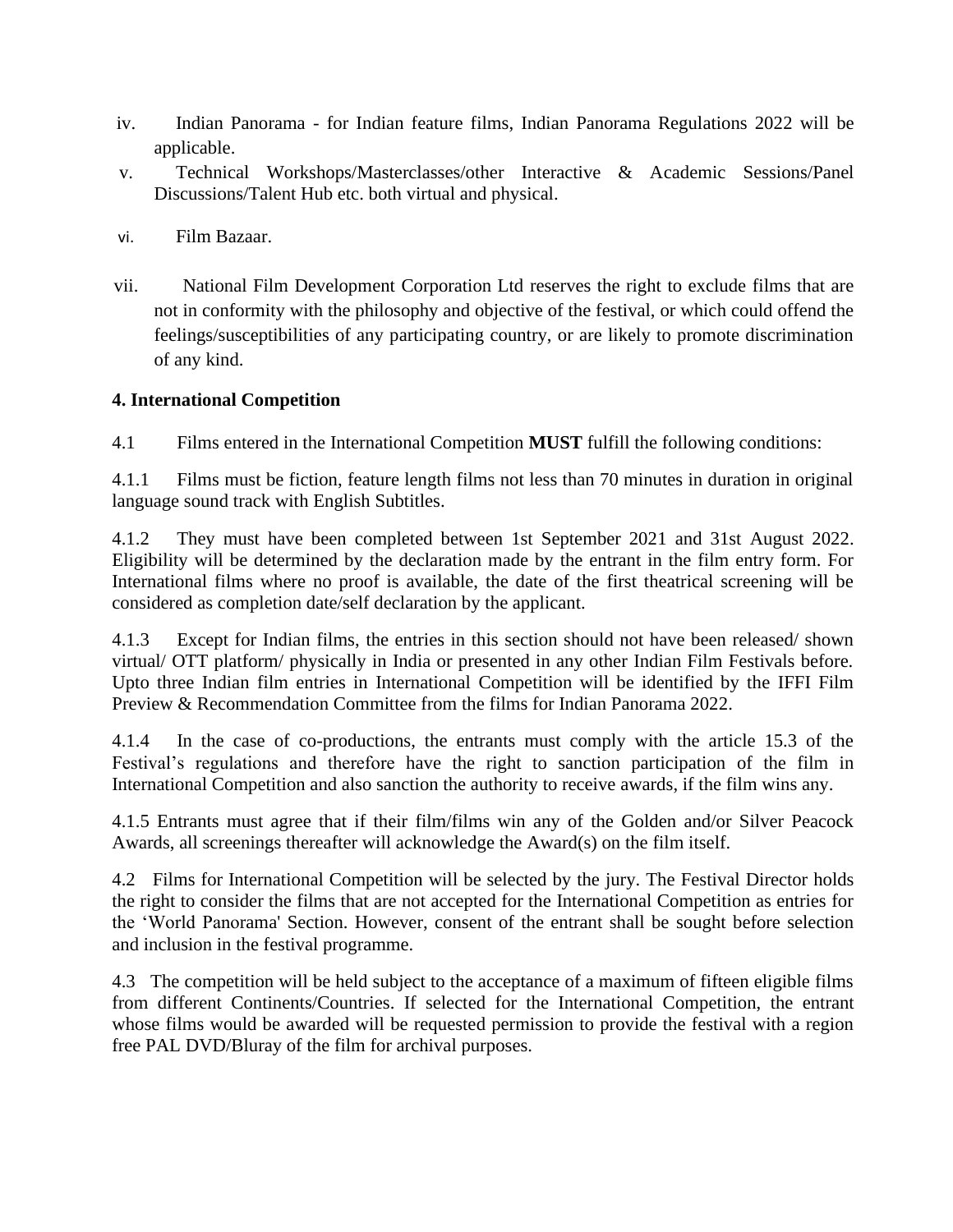4.4 The Jury for the International Competition will consist of a Chairman and not less than two and not more than four other members, of which one member will be from India.

4.5 The decisions of the jury will be taken by a simple majority of the members present and voting. The jury can evolve its own rules for assessment of the entries. The Managing Director, NFDC and/or his representative can attend the jury deliberations, but shall neither participate nor vote.

4.6 No person having taken part in the production or having any commercial interest in a competitive entry may be on the jury. All members of the jury will refrain from releasing any articles or reviews to the press concerning the film submitted for their judgment until results of final selection have been formally announced at the closing function.

4.6.1 Once the film has been selected and the right holder confirms her/his agreement, film in the official programme shall not be withdrawn from the festival programme before or during the event.

4.6.2 The National Film Development Corporation Ltd may organize screenings of the IFFI award winning films in various other festivals held under its responsibility. The right holders of IFFI award winning films will be requested permission for any screening of their film in such a framework.

4.7 The following prizes will be given away:

### **(I) Best Film**

- a) A Cash prize of Rs. 40,00,000/- to be shared equally between the Director and Producer.
- b) Director to be given the Golden Peacock and a Certificate in addition to the cash component.
- c) Producer to be given a Certificate in addition to the cash component.
- **(II) Best Director**: Silver Peacock, Certificate and a cash prize of Rs.15,00,000/-
- **(III) Best Actor (Male)**: Silver Peacock, Certificate and a cash prize of Rs. 10,00,000/-
- **(IV) Best Actor (Female)**: Silver Peacock, Certificate and a cash prize of Rs. 10,00,000/-
- **(V) Special Jury Award**: Silver Peacock, Certificate and a cash prize of Rs. 15,00,000/ given to a film (for any aspect of the film which the jury wishes to award/acknowledge) or an individual (for his/her artistic contribution to a film). The award, if given to a film, will be given to the Director of the film.

### **(VI) Award for Best Debut Feature Film of a Director**

VI.i Silver Peacock, certificate and cash prize of Rs 10,00,000/- (To be given to a director for his/her best first feature film to recognize and encourage the most promising new directorial talent in world cinema).

VI.ii Out of the entries received for this category of award, seven films will be shortlisted by the jury. The festival holds the rights to consider the films that are not shortlisted for this category as entries for the World Panorama Section of the Festivals.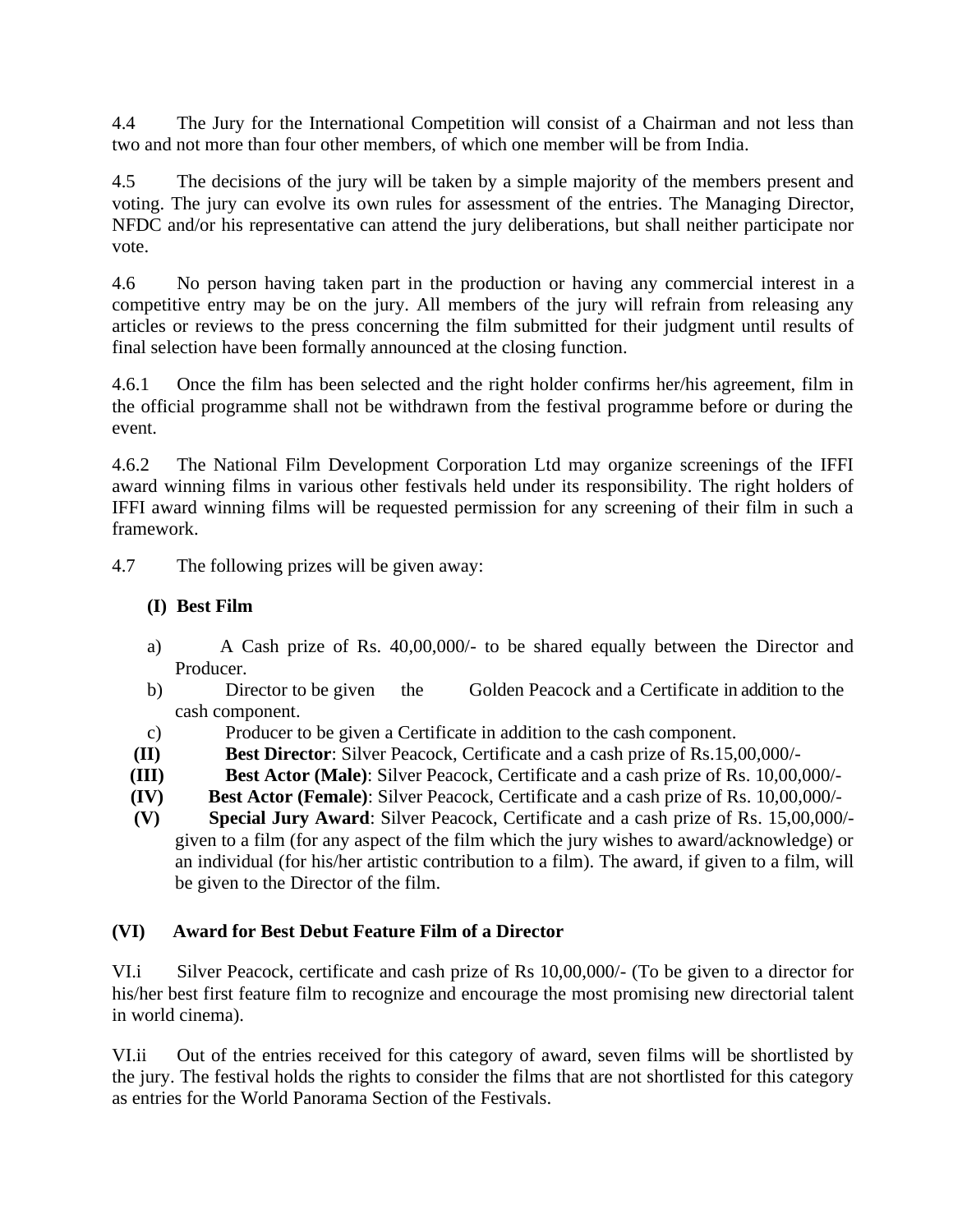VI.iii First feature film of a director selected under Indian Panorama is also eligible for this Award. Indian film entry for Award for the Best Debut Feature Film of a Director will be identified by the Jury from the selected films for Indian Panorama 2022. Maximum of two such films can be recommended by the IFFI Film Preview & Recommendation Committee.

VI.iv Films entered for Award for the Best Debut Feature Film of a Director **MUST** fulfill the following conditions: -

VI.iv.i Films must be first fiction, feature length film not less than 70 minutes in duration in original language sound track with English Subtitles. Films in English need not be subtitled.

VI.iv.ii They must have been completed between 1st September 2021 to 31st August, 2022 (For Indian Feature Films, dates will be applicable as per Indian Panorama Regulations 2022). Eligibility will be determined by the declaration made by the entrant in the film entry form. For International films where no proof is available, the date of the first theatrical screening will be considered as completion date.

VI.iv.iii Except for Indian films, the entries in this section should not have been released/ shown in India or presented in any other Indian Film Festivals before. Indian film entries for the award will be identified by the Jury from the debut films of Indian Panorama 2022.

VI.iv.iv In the case of co-productions, the entrants must comply with the article 15.3 of the Festival's regulations and therefore have the right to sanction participation of the film for this award and also sanction the authority to receive awards, if the film wins any.

VI.iv.v Entrants must agree that if their film/films win the Award, all screenings thereafter will acknowledge the Award on the film itself.

VI.iv.viIf shortlisted for competing for this award, the entrant(s) - must provide a DCP (Nonencrypted, DCI Compliant-J2K Intrope or SMPTE in 24 fps) with EST for festival screenings must agree that in case of winning an award they will provide the festival with a region free PAL DVD/Blu-ray copy of the film for archival purposes.

VI.iv.viiThe winner of the award will be recommended by the International Jury of IFFI 2022 to the Ministry of Information and Broadcasting.

### **(VII) Satyajit Ray Lifetime Achievement Award for Excellence in Cinema**

This prestigious award, instituted in the name of legendry filmmaker the Satyajit Ray, consisting of a cash prize of Rs. 10,00,000/-, certificate, shawl, Medal (Silver Peacock) and a scroll, is conferred upon a master film maker/film technicians/film personalities for his/her outstanding contribution to cinema. The festival every year invites a film maker/ film technicians/ film personalities of repute for this award.

### **( VIII) Indian Film Personality of the Year Award**

This prestigious award consisting of a cash prize of Rs 10, 00,000/-, certificate, shawl and Medal (Silver Peacock) is conferred upon an Indian film personality for his/her outstanding contribution to Indian Cinema.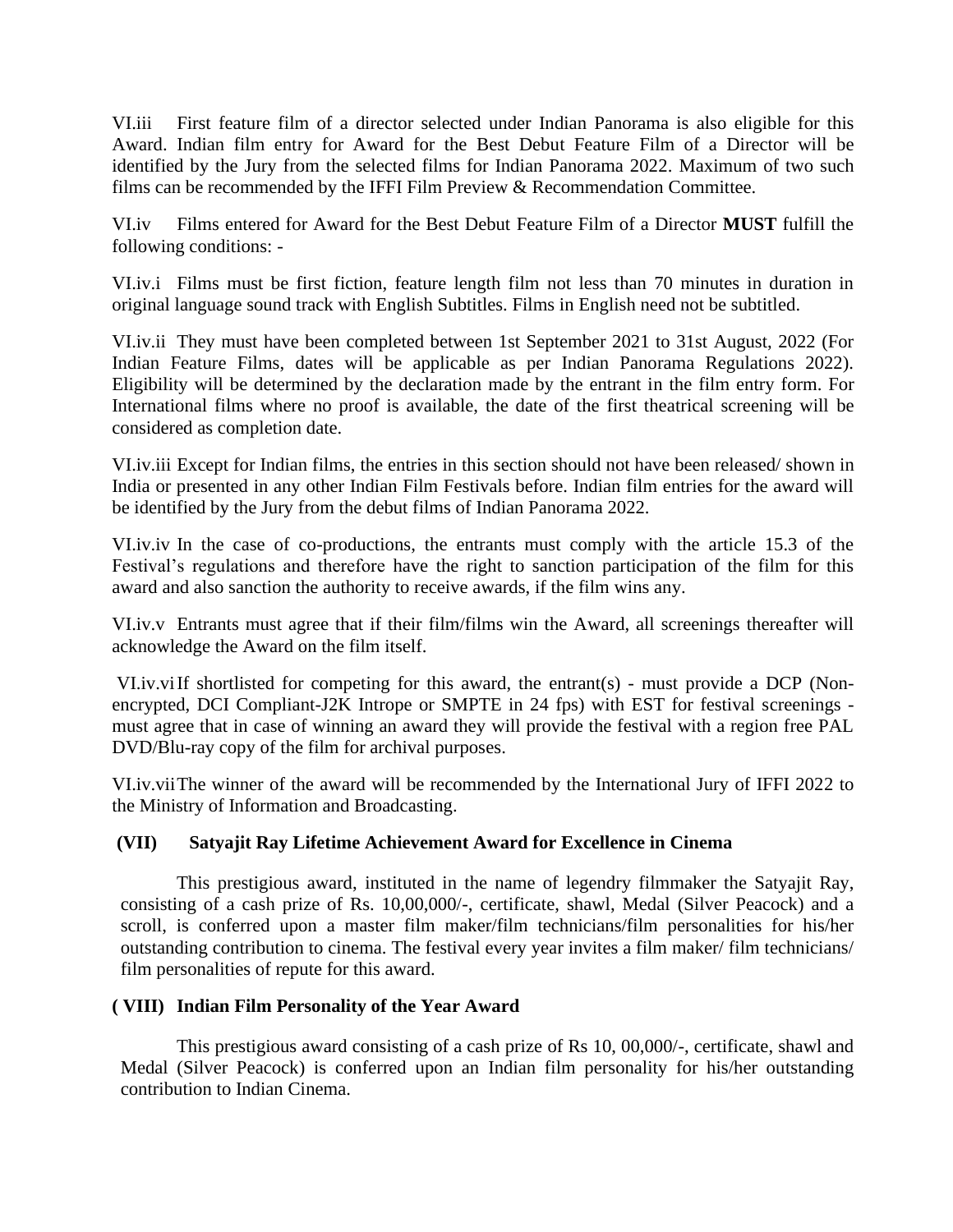## **(IX) ICFT UNESCO – Gandhi Medal Award**

The Gandhi Medal Award is given to a film reflecting UNESCO's fundamental mandate of building peace in the mind of men and women, particularly human rights. This award is recommended by the jury members nominated by ICFT UNESCO and the award consists of a Certificate and a medal given by ICFT UNESCO.

IFFI Preview Committee recommends 8 to 10 films including Indian Films for this award.

4.8 Recipients are to agree that the concerned professional will receive the award in person, if the film/he/she wins any award. National Film Development Corporation Ltd reserves the right to cancel the cash component in case of the awardees not being able to present him/her of the award ceremony on the closing night. For any reason the awardees is not able to personally attend, he or she should immediately in writing, nominate an immediate family member or from the film-it's Producer or Director.

#### **5. Non- Competition (World Panorama)**

5.1 Films must be fiction, feature length films not less than 70 minutes in duration in original language soundtrack with English Subtitles. Films in English need not be subtitled.

5.2 They must have been completed after 1st September, 2021.

5.3 If selected for the World Panorama Section, the entrant(s) must provide a 35 mm print or a DCP with EST and optical sound track or originally shot on a digital format for festival screenings.

5.4 Films that have been presented in earlier editions of International Film Festival of India, or already screened in India, will be excluded, unless previously agreed to by the Managing Director NFDC, in exceptional cases.

#### **6. Entry Deadlines**

The deadline for receiving applications and preview material is **31st August 2022.**

#### **7. DVD Screeners for Selection**

The Online/ Blu-ray /DVD screeners with English subtitles should reach the National Film Development Corporation Ltd, New Delhi office before the above mentioned date along with a duly completed online Entry Form (available on our website). Inscribe 'No commercial value for Cultural purposes only' on the parcel. The Festival will not bear the cost of transportation of preview material, unless upon entrant's request and at his/her own expense.

### **8. Entering films in the festival**

8.1 Film producers, distributors, their duly authorized representatives or duly authorized Government organization/agency of the participating countries may enter their films for the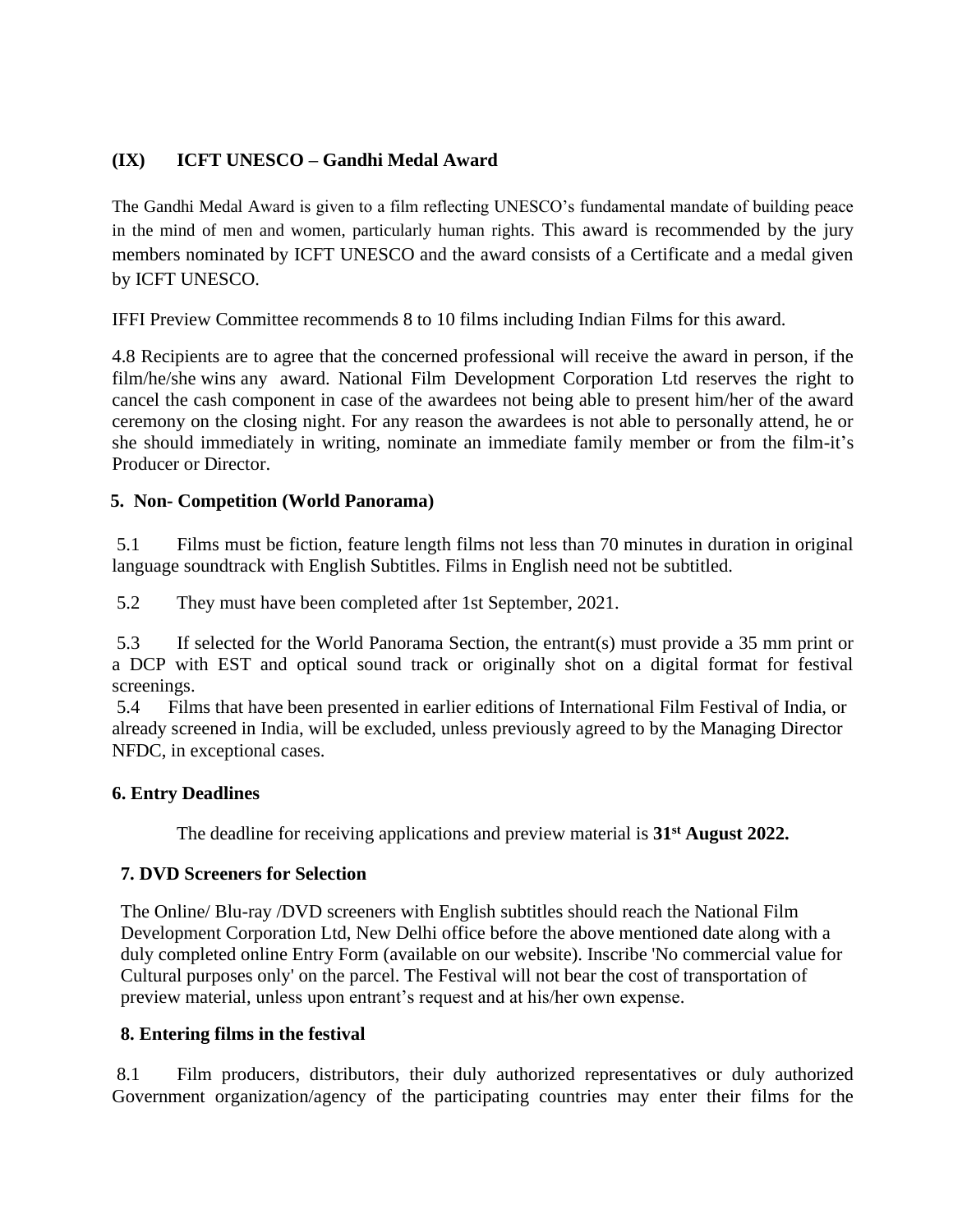International Competition, World Panorama and Retrospectives/Tributes/Country Focus Sections in the Entry Form.

8.2 Indian Films may submit their applications through the Indian Panorama, which will be opened and advertised in all the national dailies. The same will be available on the official website of the festival [\(https://www/iffigoa.org](https://www/iffigoa.org) or [https://nfdcindia.com\)](https://nfdcindia.com/) as well.

8.3 Enquires for Film Bazaar may be addressed to the National Film Development Corporation (NFDC). The contact address:

### **Director, Film Bazaar**

National Film Development Corporation Discovery of India Building, Nehru Centre, Dr Annie Besant Road, Worli Mumbai- 400 018- India Ph: 022-66288295, Fax: 022-24952262

Email- [: director@filmbazaarindia.com](mailto:-%20:%20director@filmbazaarindia.com)

8.4 National Film Development Corporation Ltd may also invite films which it considers of interest.

8.5 The Form, duly filled in, separately for each film proposed to be entered, should reach the National Film Development Corporation Ltd office by August 31st, 2022/ online entry at [www.iffigoa.org.](http://www.iffigoa.org./) In case of the day being a holiday, the next working day will be considered as the deadline.

### **9. Final Screening Materials**

9.1 35mm prints/DCPs/final screening material along with a Blu-ray/DVD of the selected films for exhibition in the festival must reach the festival Office in Goa on or before 15<sup>th</sup> October, 2022. It should only be sent through the official freight handlers of the festival, as per the instructions given by the festival print unit.

9.2 Arrangements have been made for special express clearance of film consignments addressed to the National Film Development Corporation Ltd through the Central Board of Indirect Taxes and Customs, Government of India. National Film Development Corporation Ltd will not be responsible for any repercussions arising from deviation of the print dispatch instructions issued by the print unit.

9.3 After conclusion of the festival, the final screening materials shall be returned through airfreight or diplomatic channels, as per specific written instructions received from the film right holder. The festival would bear only one-way freight. Wherever previously agreed upon by the festival, the festival will also be undertaking the actual cost of return freight charges (both ways) but will not be liable for payment of customs, duties, freight handler's fees etc., outside India. It will be borne solely by the film recipient.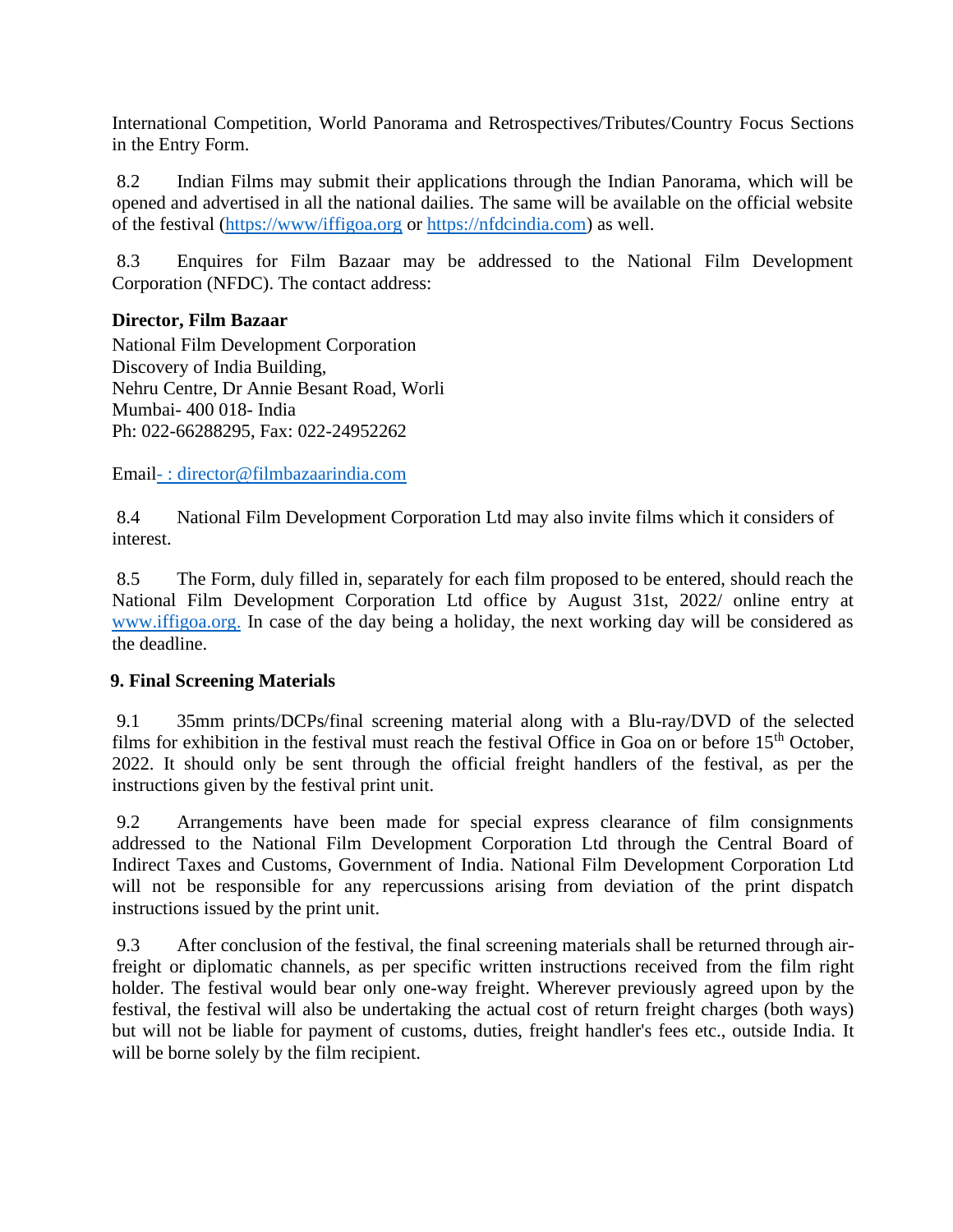#### **10. Insurance**

The Insurance of prints in transit from the country of origin to the National Film Development Corporation Ltd and from the National Film Development Corporation Ltd to the country of origin will be the responsibility of the entrant. The National Film Development Corporation Ltd will insure the prints against damage, partial and total, by fire, theft or any other unnatural causes from the moment it takes delivery of the prints to the moment it hands them back to the concerned airline/agency for dispatch, in conformity with Addendum 1 of the FIAPF Regulations for International Film Festivals. Technical complaints regarding the returned screening copy must be reported to the festival in writing with in 5days after being received.

#### **11. Freight and Other Charges**

11.1 The prints and DVD's should be sent "freight pre-paid" i.e. at senders cost. After the Festival, the prints will be returned to the senders by air freight at the cost of the National Film Development Corporation Ltd

11.2 The National Film Development Corporation Ltd will not pay any charges other than the air- freight charges. It may also be noted that the National Film Development Corporation Ltd cannot reimburse any freight or other charges in foreign currency, unless previously agreed to in writing.

11.3 The National Film Development Corporation Ltd will not bear freight or any other charges for unsolicited films, Videos, DVDs sent to it, if these are not selected for screening in the Festival.

#### **12. Subtitling**

Films will only be screened in their original language/version with English Subtitles. Non English films without English subtitles will not be screened at the festival and they will also not be electronically subtitled by the Festival.

#### **13. Screening**

13.1 All film screening at IFFI would either be certified by the Central Board of Film Certification, India or have obtained exemption under Section 9 of Cinematograph Act, 1952.

13.2. The accepted film will not be shown outside the Festival city by the National Film Development Corporation Ltd, without written consent of the right holder.

13.3 The Festival proposes to have a maximum of five screenings per selected films as per FIAPF Regulations for International Film festivals and for the competitive specialized festivals which allow for a maximum of five screenings per film.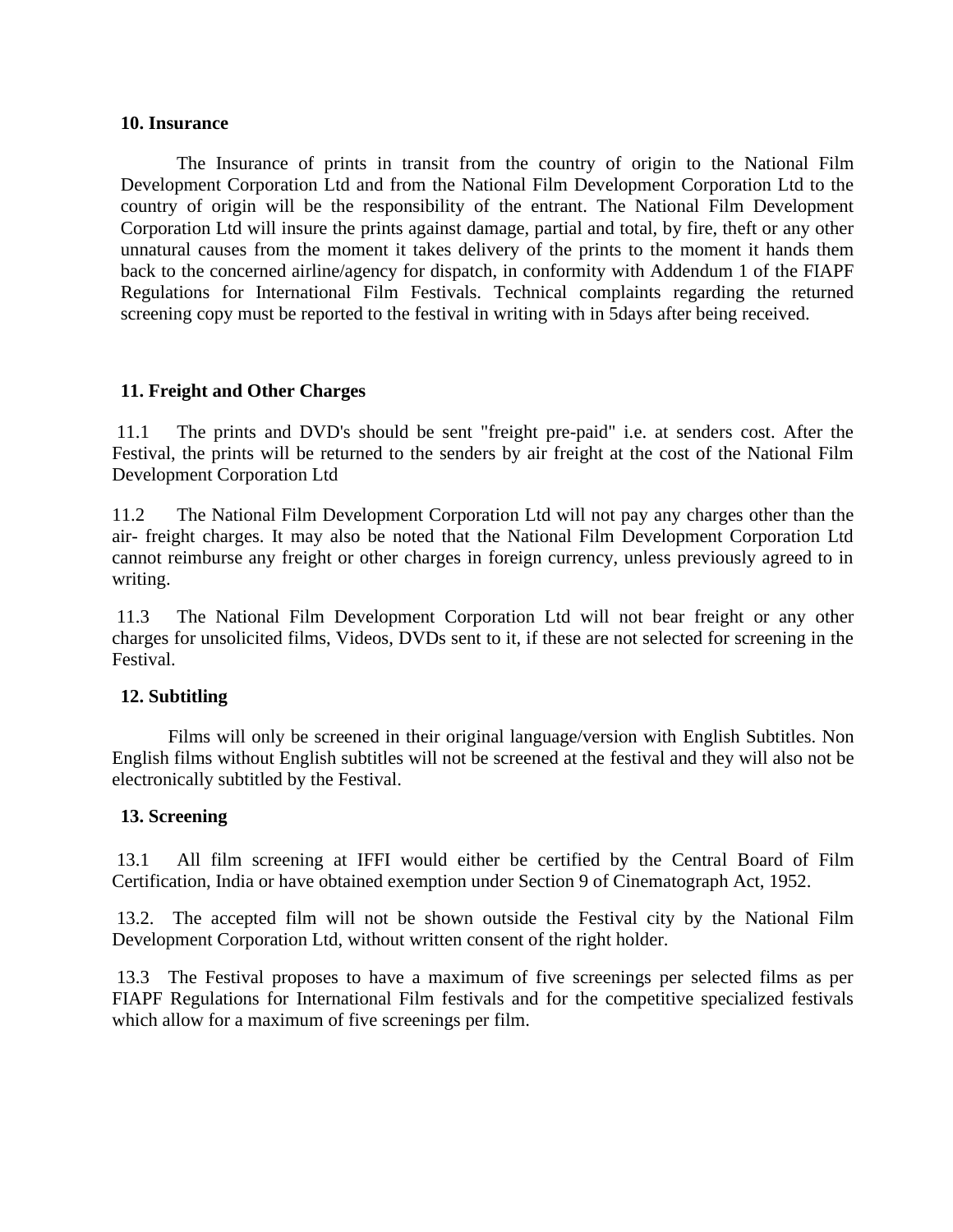#### **14. Excerpts for Television**

For promotion of films entered in the Festival on television, producers/authorized entrants are requested to supply four excerpts of the film(s) entered, each of a maximum of three minutes, to the National Film Development Corporation Ltd. High Resolution uncompressed video of the same may be sent in a DVD format.

### **15. General**

15.1 Classroom and advertising films are not eligible for participation in any section.

15.2 Final screening material must comply with technical standards specified by SMPTE for screening at International Film Festivals. National Film Development Corporation Ltd reserves the right to refuse screening if found otherwise.

15.3 The participants must ensure that they have the right to participate in the International Film Festival of India with regard to parties connected with the production /distribution of the participating film and /or other right holders/licenses.

15.4 Participation in the Festival implies acceptance of these Regulations.

15.5 The Managing Director, National Film Development Corporation Ltd will decide all matters not expressly provided for in these regulations but in conformity with the provisions of the International Regulations for film festivals and his decisions shall be final and binding on all Parties.

### **16. Correspondence and Shipping Address**

DCP/DVD screeners for the selection  $\&$  all film prints sent through diplomatic channels can be sent at the following office in New Delhi.

### **Managing Director**

International Film Festival of India National Film Development Corporation Ltd Siri Fort Auditorium Complex August Kranti Marg, Khel Gaon New Delhi 110 049, India Tel: + 91 11 2649352|56

E-Mail: [directoriffi@nfdcindia.com,](mailto:directoriffi@nfdcindia.com) [programming@nfdcindia.com](mailto:programming@nfdcindia.com)

All correspondence, publicity materials, DCP, DVD's and film print of the selected films should be addressed to: